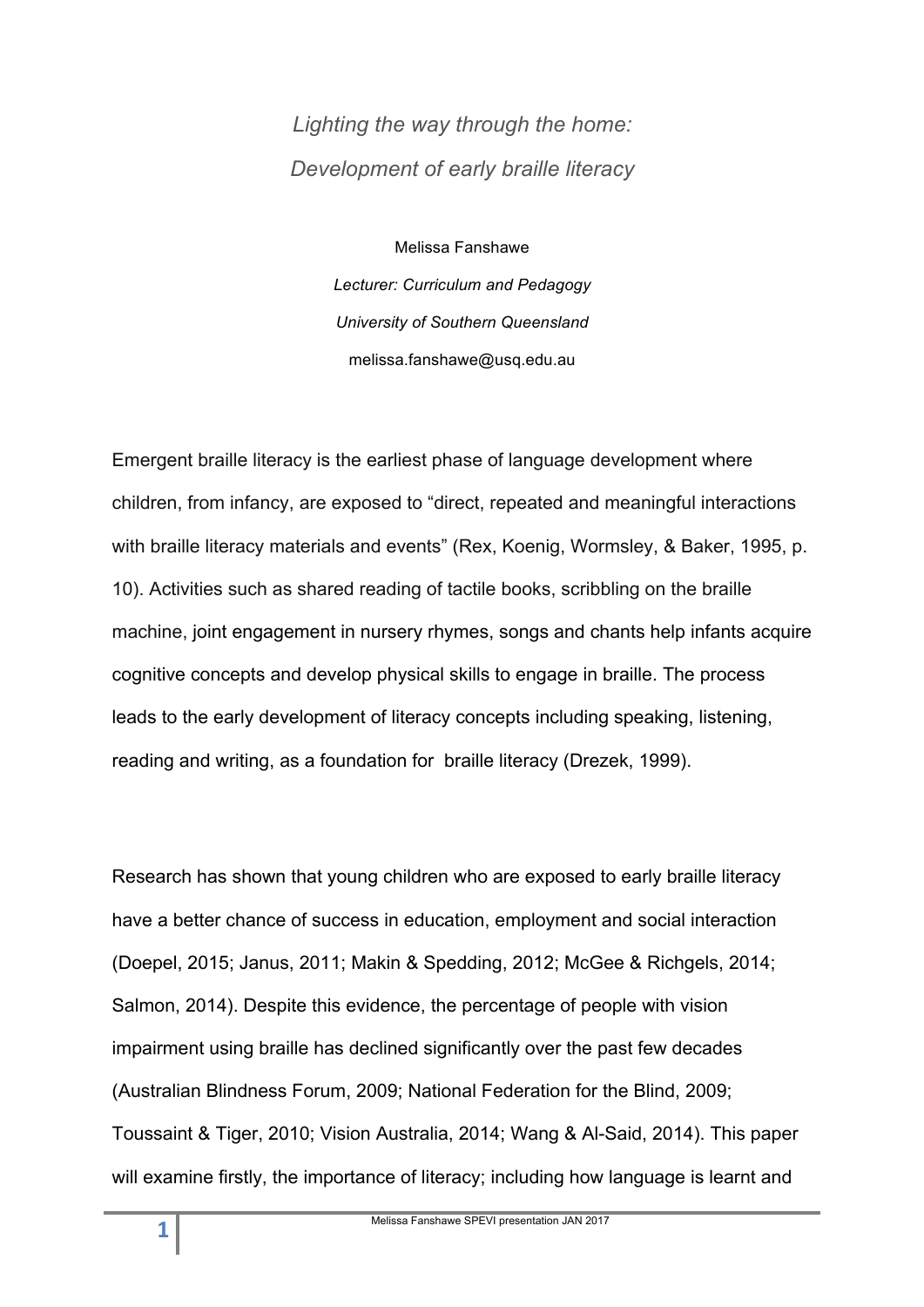the impact of vision impairment on language development; secondly, the importance of braille for literacy development; and thirdly, the perceived barriers to emergent braille literacy for children. The author will then highlight successful strategies to provide emergent braille literacy experiences for infants with vision impairment.

## **The importance of Literacy**

The process of language development begins for a newborn through everyday shared interactions with people that love and care for them (Apel & Masterson, 2012; Brennan, Luze, & Peterson, 2009; Salt, Dale, Osborne, & Tadic, 2005). A baby innately possesses a unique temperament (Willoughby, Stifter, & Gottfredson, 2015), which combined with their family, social, cultural influences and functional need will impact their development (Rex et al., 1995). Learning takes place as a natural process through observation, imitation and exploration of their environment (Lamb, 1995; Makin & Spedding, 2012). It is further developed through social interaction in everyday routines, talking, listening, sharing reading experiences and modelling expected social pragmatics (Morrison & Wilcox, 2010; Wohlwend, 2011).

Vision is known as the co-ordinating sense which combines information gathered from all the senses to construct concepts about the environment (Thompson, 1998). For sighted people, most learning opportunities are obtained incidentally from visual information (Brennan et al., 2009; Ferrell, 2011; Rex et al., 1995; Steinman, LeJeune, & Kimbrough, 2006). Babies with vision impairment develop language through similar stages of language development (Geld, 2014; Steinman et al., 2006), but require direct, planned and repetitive contextual experiences (Ferrell, 2011; Stratton,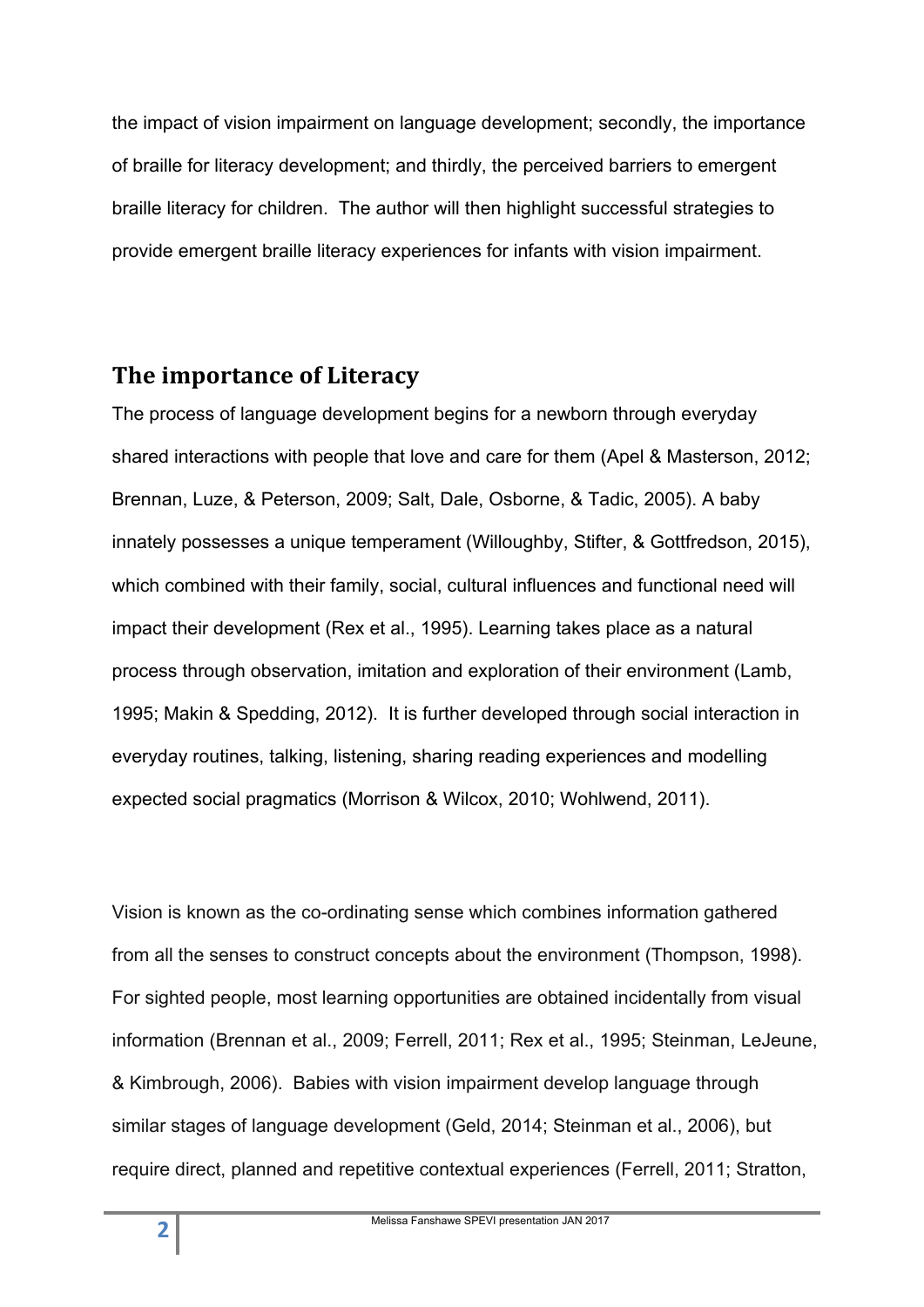1996), providing auditory information to assist concept development (Lamb, 1995; Steinman et al., 2006). Children with vision impairments are at risk of being passive learners (Ferrell, 2011). Therefore fun, meaningful and play-based experiences to motivate children to interact with language are crucial (Hudson, 2015).

The *Melbourne Declaration on Educational Goals for Young Australians* (Australian Council on Education Employment Training and Youth Affairs, 2008) acknowledged literacy as the fundamental skill for success in education and employment. *The Australian Early Years Framework* (Department of Education Employment and Workplace Relations, 2009) believes children exposed to early, rich literacy environments develop confidence, a strong sense of identity and well-being, are involved and connected with their world to become effective communicators.

The aim of providing emergent braille literacy experiences, is to assist children to have the same level of independent access to literacy as their peers upon entering formal schooling, laying foundations for future success in employment (Doepel, 2015; Janus, 2011; Makin & Spedding, 2012; McGee & Richgels, 2014; Salmon, 2014; Zabelski, 2009).

# The importance of braille for literacy development

Despite Article 24 UN Convention of Rights of persons with disabilities (United Nations, 2006) recognising the importance of braille for access in education,

.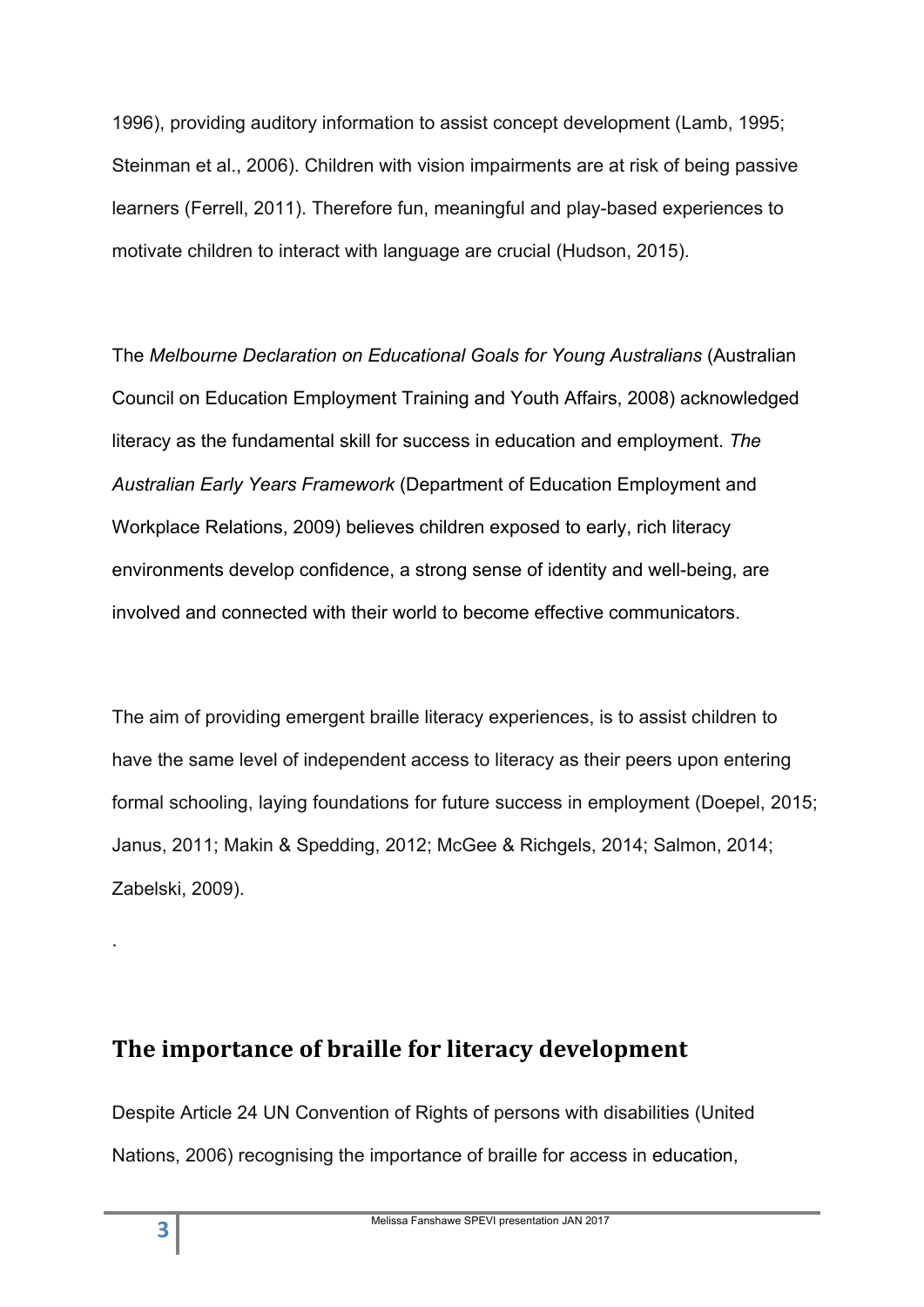employment and community participation, statistics show a significant decline in braille readers (Toussaint & Tiger, 2010; Vision Australia, 2014; Wang & Al-Said, 2014). In Australia, it was estimated in 1997 that 290,000 people are legally blind and of that less than 10% are braille users (Arblaster, 1997).

According to Hatlen, (Hatlen & Spungin, 2008) braille has become redundant as adaptive technology devices such as magnification, screen readers and accessibility options in mainstream technology capture and read aloud text (Guerreiro et al., 2013). However, critical to development of literacy are the receptive and expressive processes of reading and writing, speaking and listening (Gentle, 2015b; Rex et al., 1995). It is argued acquiring information solely through auditory senses is demanding (Posey & Henderson, 2012) requires a large cognitive load (Charelle, 2013) and complex auditory processing skills (Argyropoulos & Papadimitriou, 2015). As sighted children read and write independently, it is importance for children with vision impairment to interact with braille so as to provide autonomous access to written communication (D'Andrea, 2009; Doepel, 2015; Maxwell, 2009).

Interacting with braille allows language acquisition though features of language, such the development of phonological awareness (Toussaint & Tiger, 2010), letter knowledge, sound segmentation (Hatton, Erickson, & Lee, 2010), graphemes, spelling (Argyropoulos & Martos, 2006; Guerreiro et al., 2013), punctuation and sentence structure (Bano, Syed Abir Hassan, Hashmi, Shaoukat Ali, & Shaikh, 2011). All of which can only be developed by written form (Monson & Bowen, 2008; Turnbull, 2012).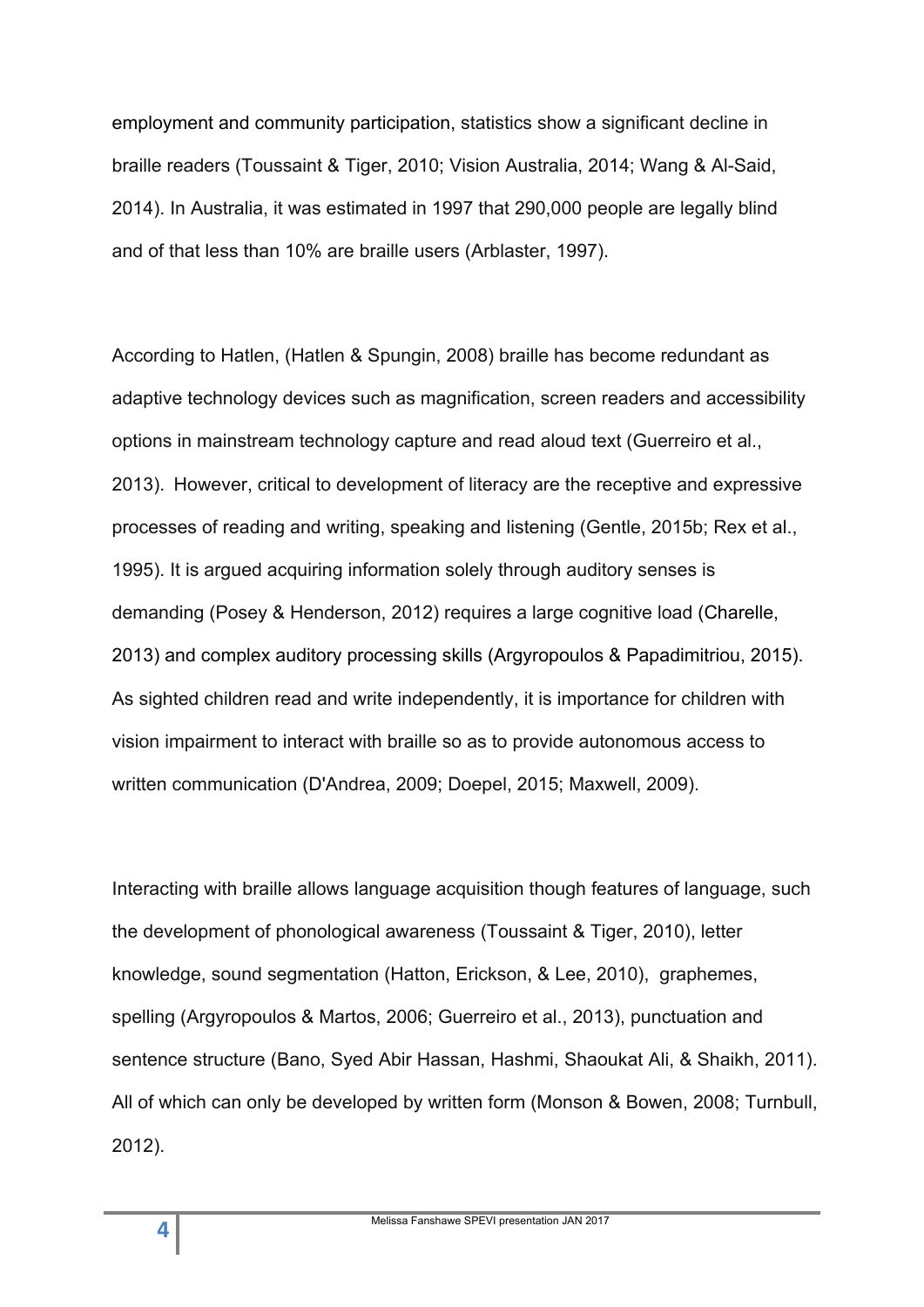People with vision impairment have extremely high unemployment rates (Kaine & Kent, 2013; Posey & Henderson, 2012; Vision Australia, 2012a, 2012b, 2014). Australian studies of people with vision impairment who are employed showed over 85% read and write in braille (Blind Citizens Australia, 2013; Doepel, 2015; Vision Australia, 2012a, 2012b). It was found high levels of braille literacy skills are the strongest predictor for individuals succeeding in higher levels of education and employment (Guerreiro et al., 2013) and actively participating in the community (Silverstone, Lang, Rosenthal, & Eleanor, 2000).

Therefore, although technology is indeed important in the 21<sup>st</sup> century (Neumann  $\&$ Neumann, 2014), technology must be used as complementary tools to access literacy, not to replace the essential skills of reading and writing provided only through braille (Monson & Bowen, 2008; Ryles, 1996; Turnbull, 2012).

# **Perceived Barriers to emergent braille literacy**

#### **The Family**

Having a child with a disability places significant pressure on a family (Keilty & Kristin, 2006; McKee, 2015). Individual social, cultural beliefs, economic level, time constraints, household structure and attitudes towards disability will impact on the ability of the caregiver to provide emergent literacy experiences (Chen, 2004, 2014; Davis & Day, 2010; Salt et al., 2005; Zabelski, 2009). Furthermore, babies with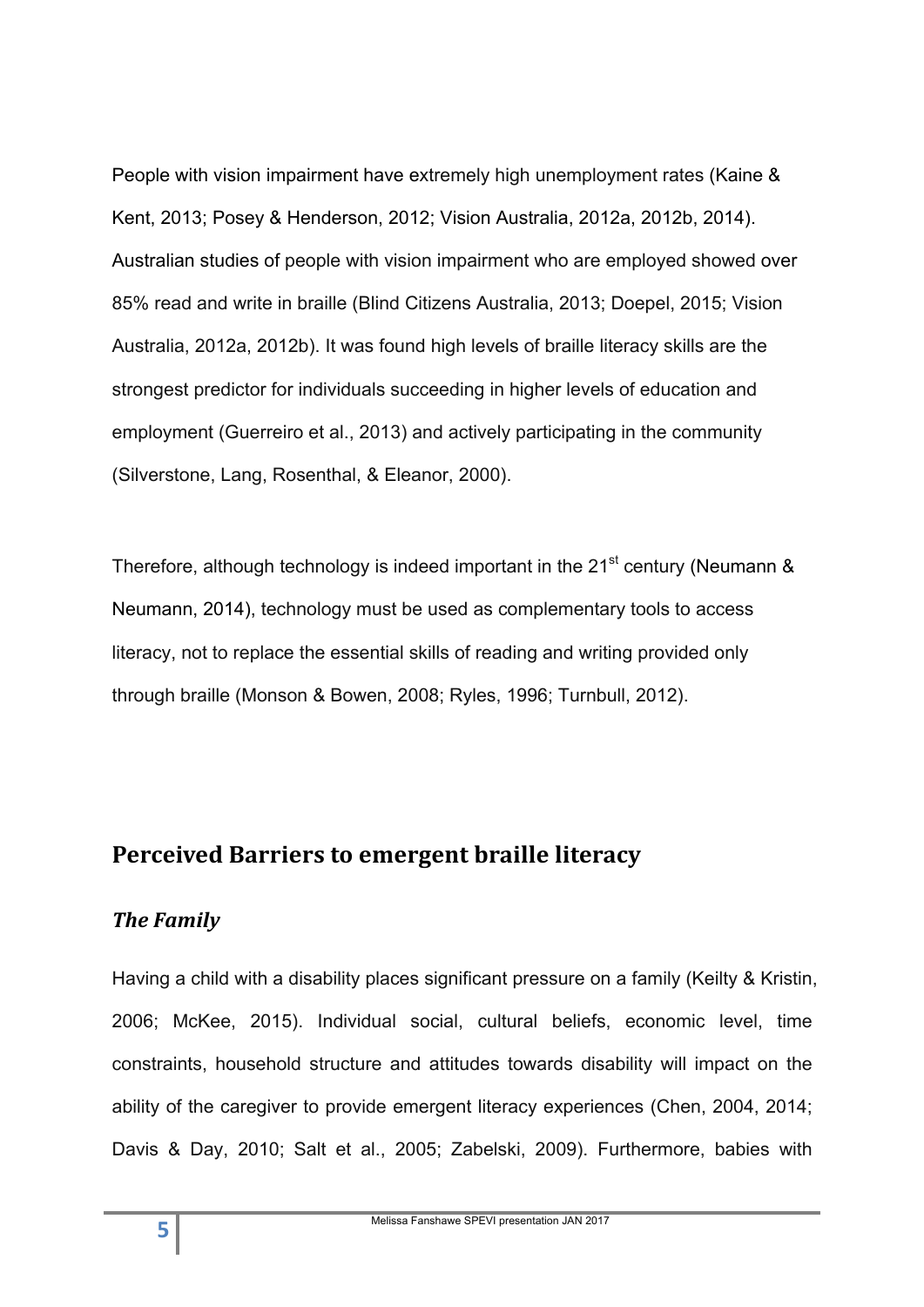vision impairments may not be able to make eye contact with their carers, making it difficult to establish connection (Salt et al., 2005). Maternal responsiveness, or being able to intrinsically understand and connect with the needs of their child, has a profound influence on facilitating emergent learning experiences (Bambara et al., 2009; Murphy, Hatton, & Erickson, 2008).

In the *Parents' Perspectives on Braille Literacy: Results from the ABC Braille Study*, Kamei-Hannan and Sacks (2012) found that parents lacked confidence in their ability and did not feel they had access to information or equipment to teach their children braille. Provision of trained professionals to provide essential information and equipment is necessary to support caregivers to provide rich emergent braille literacy experiences (Craig, 1999; D'Andrea & Farrenkopf, 2000; Kamei-Hannan & Sacks, 2012).

#### **The child**

Like any skill, braille takes time and effort to reach proficiency (Guerreiro et al., 2013). Learning to read and write in braille is difficult if not exposed to early literacy experiences (Wormsley, 1997, 2000). Time is needed to develop tactile awareness, knowledge of letters and sounds (Gould, Northcott, & Mizera, 2004; Swenson, 1999) and spatial understanding of braille cells (Argyropoulos & Papadimitriou, 2015). Early access to braille has also been found to increase a child's positive feeling toward braille as a natural tool of literacy (Bardin & Lewis, 2011).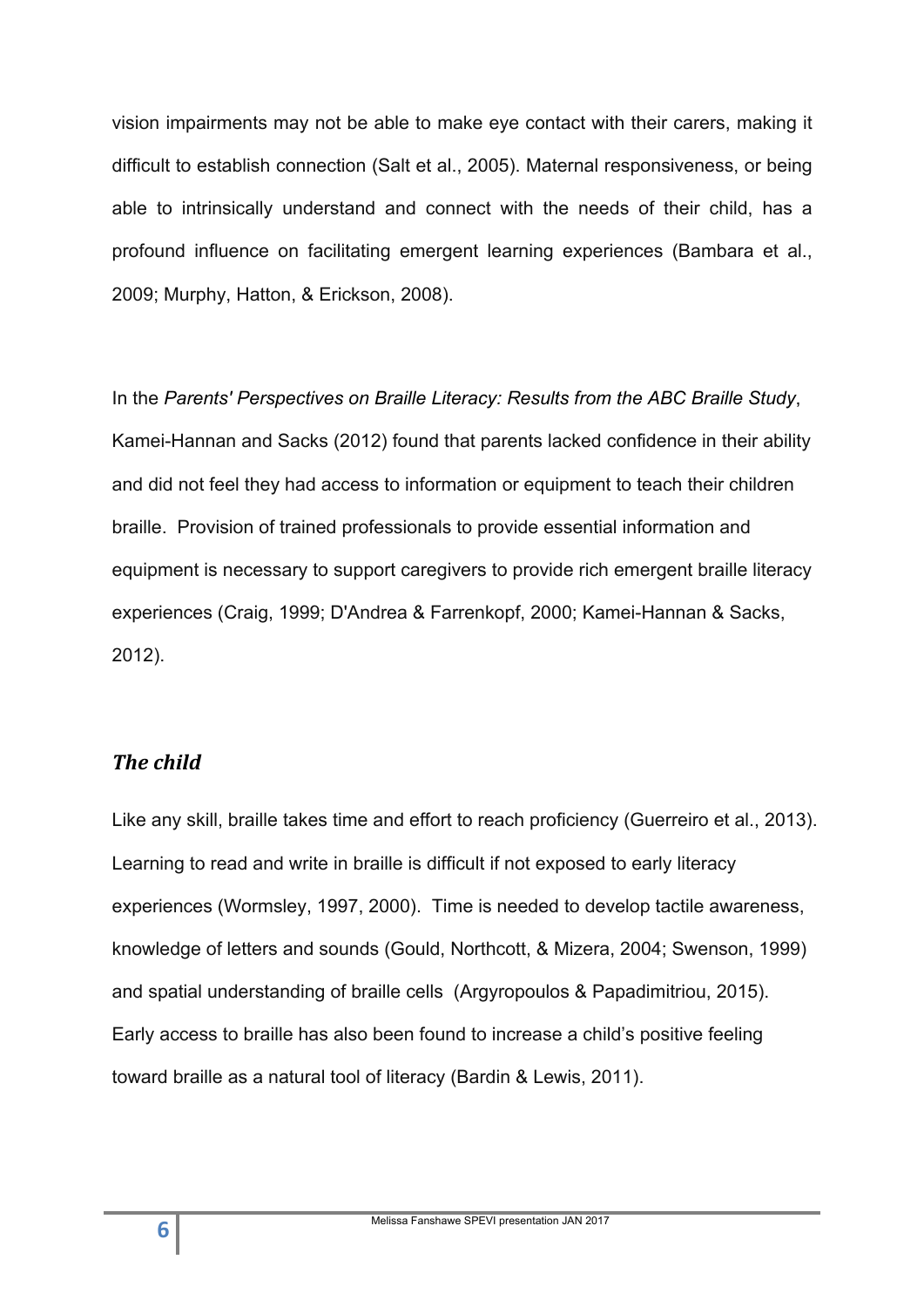Approximately 85% of children who are legally blind have some useful residual vision (Toussaint & Tiger, 2010). Controversy to teach or not to teach braille to a low vision student arises from the easy accessibility of large print and high quality magnification tools (Toussaint & Tiger, 2010). Although magnification is easy to access, enlarging font impacts on comprehension, scanning and reading fluency (Farmer & Morse, 2007; Ianuzzi, 1996) and decreases literacy rates for students with low vision as they progress through school (Thompson, 1998).

Parents who have children with multiple disabilities may not feel literacy development is a priority, as medical interventions or emotional needs take precedence (Craig, 1996). Wormsley (2004) believes that children of all abilities need to be provided with a form of communication (Gentle, 2015a, 2015b; Sacks, Hannan, & Erin, 2011). Providing functional braille activities that enable children to connect with others and the environment is essential (Holbrook, 2009; McMillan, 2015).

# **Strategies for Emergent Literacy Experiences**

#### *Access to early intervention and resources*

A timely diagnosis by medical experts and referral to early intervention is essential to allow children with vision impairment access to services to support physical, academic and social readiness for school (Anthony, 2014; Janus, 2011). The trend for ophthalmologists and other medical specialists to delay learning braille until visual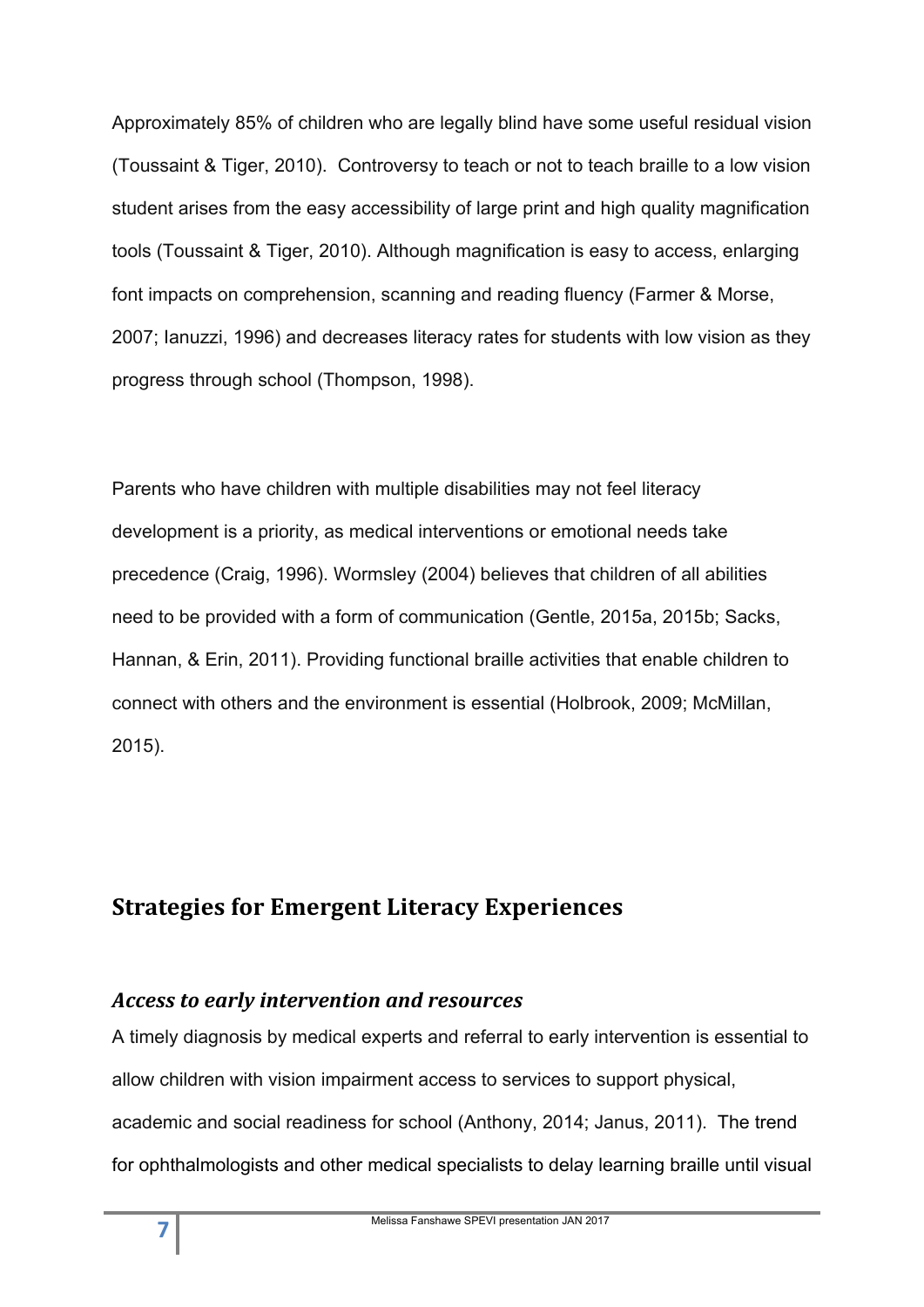potential is reached is concerning for the provision of timely braille literacy experiences (Augestad, Klingenberg, & Fosse, 2012; Wilkinson, Olson, & Kuusisto, 2011). Massof (2009) believes education for ophthalmologists to understand the importance of braille in literacy is essential, as the medical personnel are trusted by the parent and in a position to enable early access to intervention.

For students with degenerative conditions or with low vision requiring significantly enlarged print, braille must be introduced as dual media to allow every possible opportunity for prebraille activities, tactile discrimination and letter recognition (Ianuzzi, 1996; Lusk & Corn, 2006; Toussaint & Tiger, 2010). Decisions regarding learning media should involve caregivers, therapists and specialist teachers: vision impairment as well as input from medical personnel (Ferrell, 2011). Ianuzzi (1996) urges decision makers to think ahead to higher education and employment when deciding on braille versus print.

For many children with vision impairment, parents may have many reasons to be unable to attend early intervention or may be unaware of services provided. It is important to make caregivers aware of the available services not only to promote early literacy experiences, but also because vision impairment puts the child's language, cognitive, motor, and social developmental milestones at risk (Salt et al., 2005). Compensatory skills through activities at the child's zone of proximal development (McGee & Richgels, 2014) will assist the caregiver to gain the knowledge and skills to motivate their child to interact with its environment and decrease the risk of potential delays (Salt et al., 2005). For those living in rural and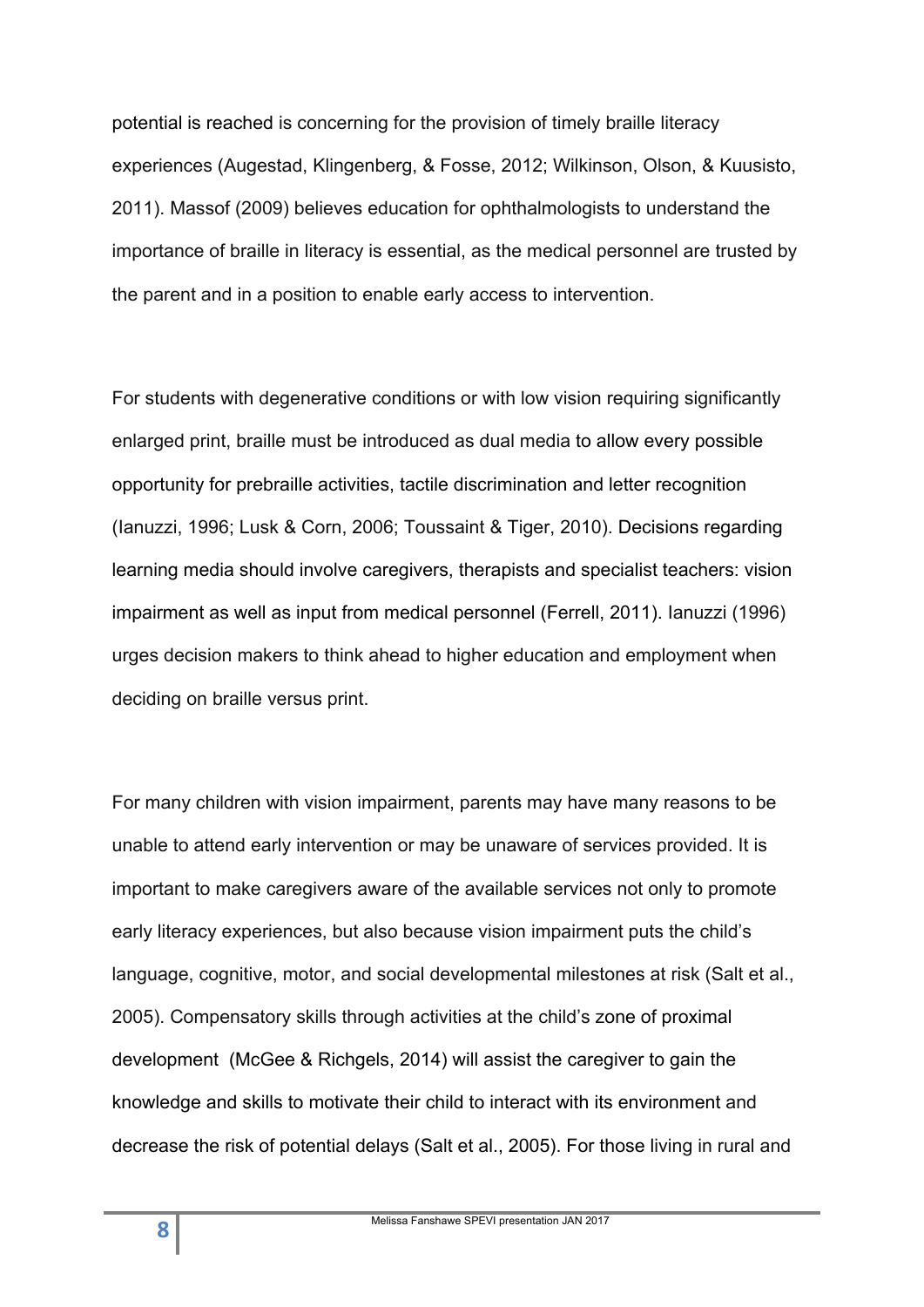remote areas, access to a quality intervention program may be provided through online services such as *Teleschool* (McCarthy, 2012) with quality trained professionals who specialise in providing distance support to caregivers to develop emergent braille literacy (McCarthy, 2012).

Equipment, including braille machines, braille notes and magnifiers, for children with vision impairments may be prohibitively expensive, with braille writing devices ranging from \$900 to \$5000 (Turnbull, 2012). Training, ongoing repair and information on how to use it may also be time consuming (Australian Blindness Forum, 2009). The Better Start program can provide therapy and equipment for Australian children with vision impairment (Australian Government Department of Social Services, 2014). Experiences with current and emerging braille technology will assist the child to develop an understanding of the sense, purpose and tools of language to develop a foundation for future literacy use (Doepel, 2015; EIVI Training Center, 2005).

#### *Family Partnership model*

The family partnership model is a model of early intervention which aims to provide support to children by building the capabilities of the caregivers (Anthony, 2014; Fajdetic, Oberman, & Runjic, 2009). The partnership model recognises the crucial roles families play a role as "language role models" for children (Apel & Masterson, 2012) and as the child's first teachers. (Argyropoulos, Sideridis, & Katsoulis, 2008; Brennan et al., 2009; Craig, 1996; Sacks et al., 2011). The service provided by the specialist teacher: vision impairment is to provide information, resources and support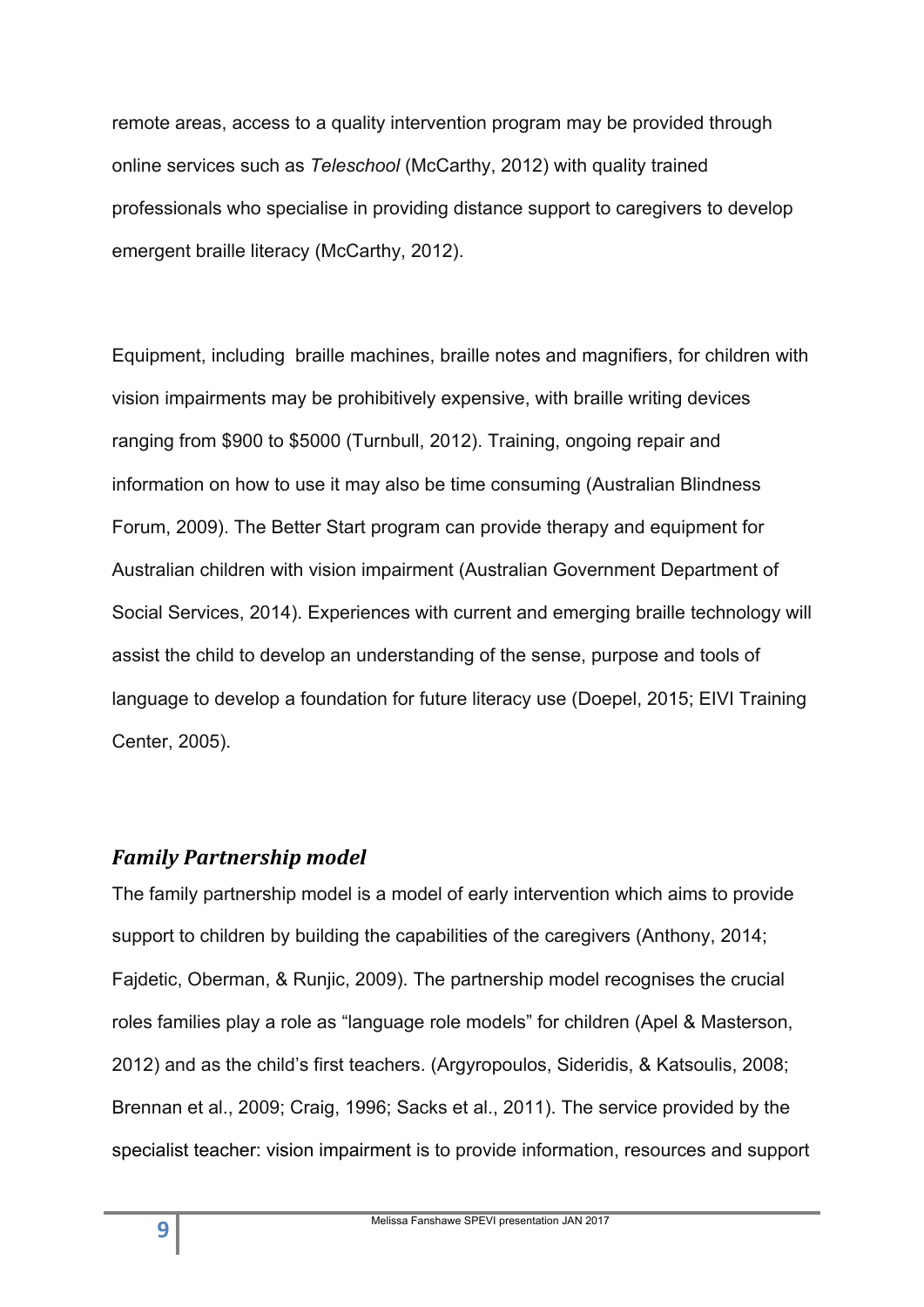for parents to provide developmentally appropriate practices and routines based intervention in the child's natural environment (Anthony, 2014; Fajdetic et al., 2009). It works by building parent's capacity to interact with their child and interpret meaningful experiences to provide the best possible foundation for future literacy skills (Brennan et al., 2009; Craig, 1996; Kamei-Hannan & Sacks, 2012; McGee & Richgels, 2014; Salt et al., 2005).

#### **Whole language development**

Developing language through routines of everyday life (Curtin, 2015), teaches children the functional use of language (Fajdetic et al., 2009; Lamb, 1995) while developing vocabulary and constructing concepts relevant to their natural environment (Tanni, 2014). Literacy experiences must be fun to motivate children to become actively engaged in learning (Gentle, 2015b) and develop relevant vocabulary and functional use of language (Curtin, 2015; Fajdetic et al., 2009; Lamb, 1995; Tanni, 2014). Appendix 1 shows a list of activities to promote rich emergent literacy experiences collated by the author, categorised using Craig's (1999) framework of physical, functional, language and cultural contexts of emergent braille literacy. A rich array of experiences will provide scaffolding to develop knowledge of literacy concepts and provide opportunities to interact with braille (Steinman et al., 2006).

# **Conclusion**

Braille is the single biggest predictor for success in education and employment for people with vision impairment. Providing fun, meaningful and developmentally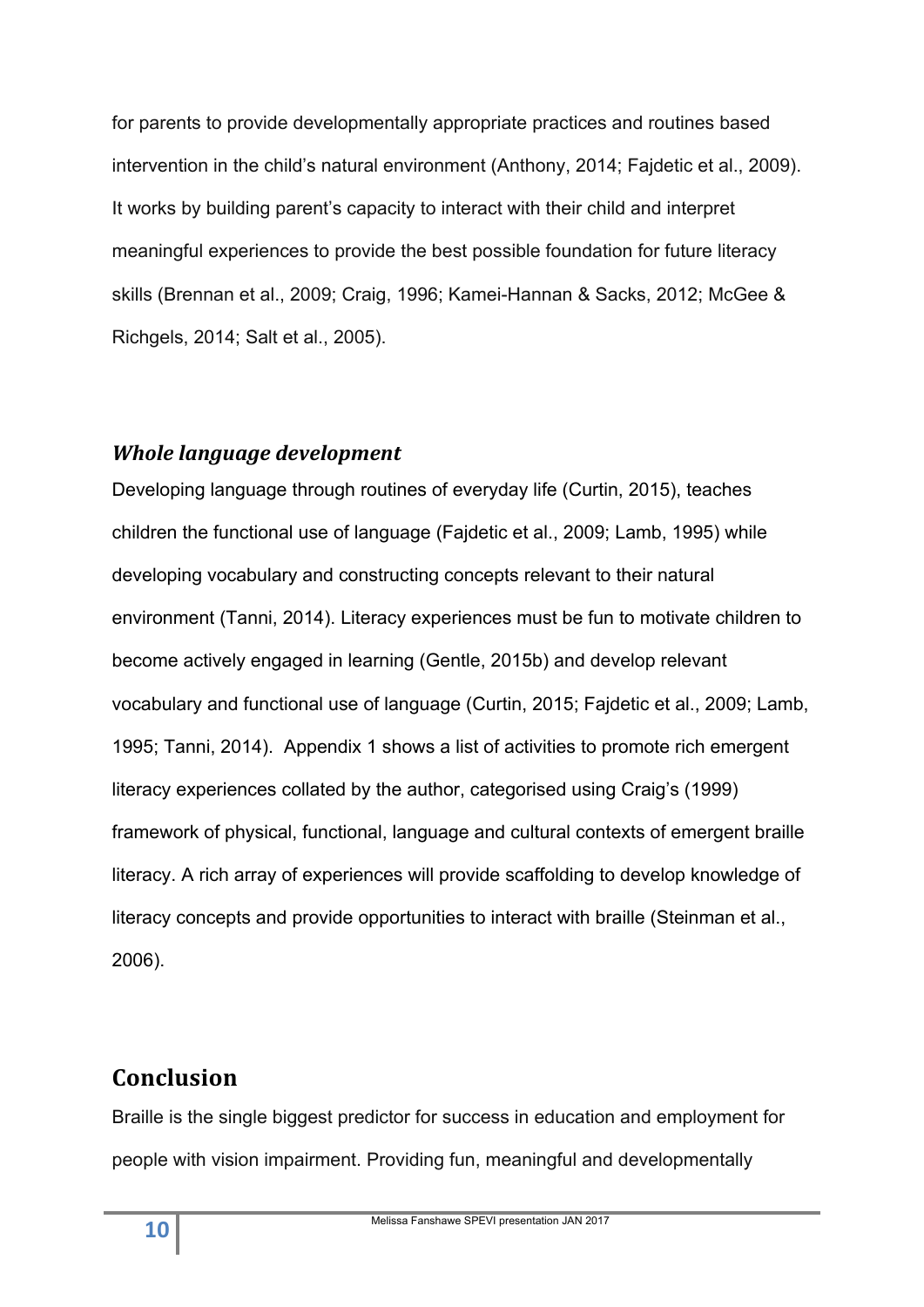appropriate activities to foster emergent braille literacy skills are crucial for future independent access to reading, writing, listening and speaking (Hudson, 2015). Through a family partnership model of support, specialist teachers: vision impairment can support caregivers to cope and provide essential information and skills to support the child's development (Anthony, 2014). Rich emergent braille literacy experiences will provide opportunities for parents and children to engage in meaningful social interaction, develop a love of braille literacy and lay a foundation for successful participation in employment, education and the community.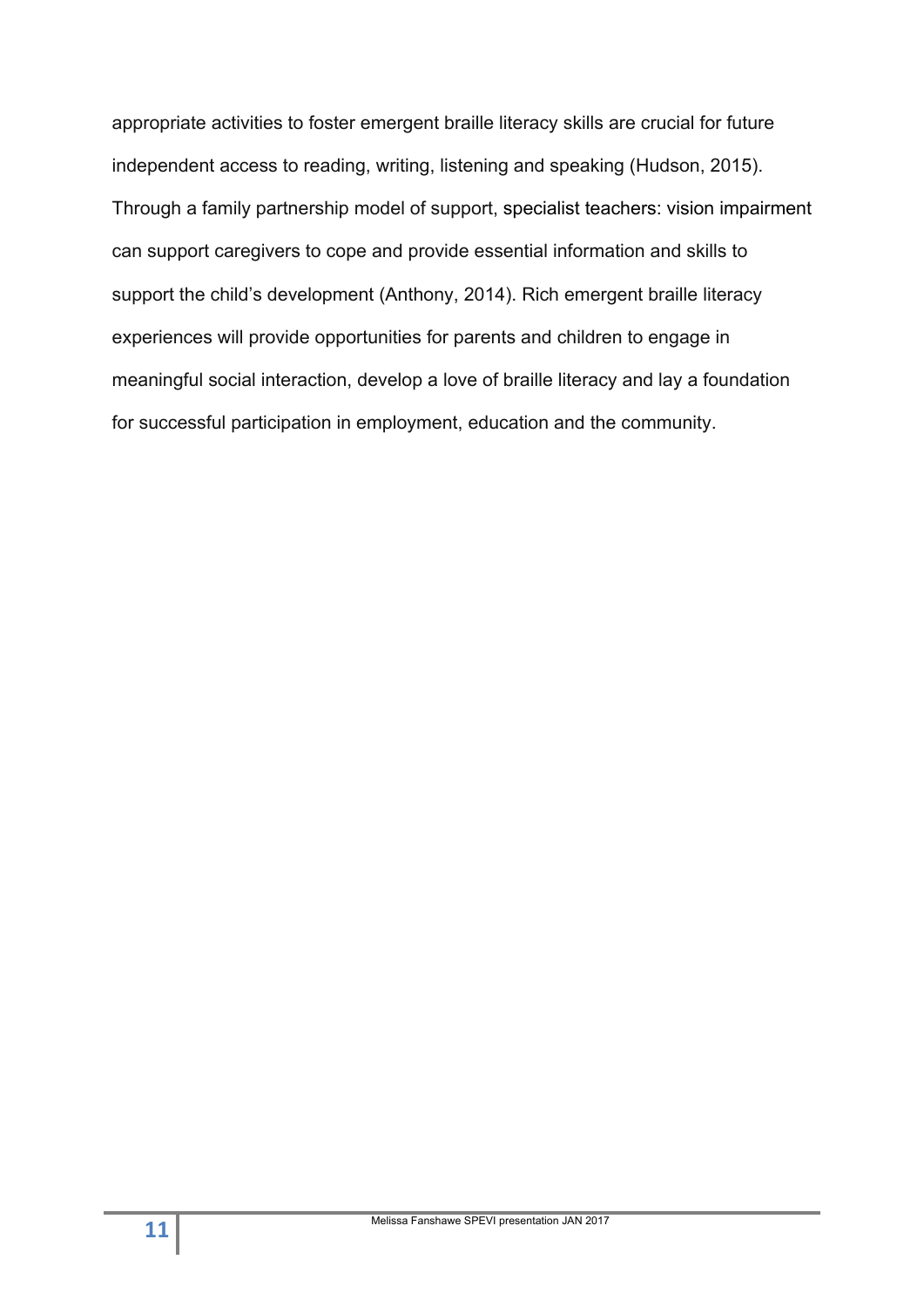#### **References**

- Anthony, T. (2014). Family support and early intervention services for the youngest children with visual impairments. *Journal of Visual Impairment & Blindness, 108*(6), 514-519.
- Apel, K., & Masterson, J. (2012). *Beyond baby talk*. New York, NY: Three Rivers Press.
- Arblaster, J. (1997, Oct 30). Braille: information at your fingertips, *Sydney Morning Herald, p. 7.* Retrieved from http://search.proquest.com/docview/3
- Argyropoulos, V. S., & Martos, A. (2006). Braille literacy skills: An analysis of the concept of spelling. Journal of Visual Impairment & Blindness, 100(11), 676.
- Argyropoulos, V. S., & Papadimitriou. (2015). Braille reading accuracy of students who are visually impaired: The effects of gender, age at vision loss, and level of education. *Journal of Visual Impairment & Blindness, 109(2), 107.*
- Argyropoulos, V. S., Sideridis, G. D., & Katsoulis, P. (2008). The impact of the perspectives of teachers and parents on the literacy media selections for independent study of students who are visually impaired. *Journal of Visual Impairment & Blindness, 102(4)*, 221-231.
- Augestad, L. B., Klingenberg, O., & Fosse, P. (2012). Braille use among Norwegian children from 1967 to 2007: trends in the underlying causes. Acta Ophthalmologica (1755375X), 90(5), 428-434. doi: 10.1111/j.1755-3768.2010.02100.x
- Australian Blindness Forum. (2009). Policy on braille literacy, numeracy and information access. Retrieved from http://www.australianblindnessforum.org.au/Policy.html
- Australian Council on Education Employment Training and Youth Affairs. (2008). *Melbourne* **Declaration on Educational Goals for Young Australians.** Retrieved from www.mceetya.edu.au
- Australian Government Department of Social Services. (2014). Better start for children with disability initiative. Retrieved from http://www.dss.gov.au/our-responsibilities/disability-andcarers/program-services/for-people-with-disability/better-start-for-children-with-disabilityinitiative#2
- Bambara, J., Wadley, V., Owsley, C., Martin, R., Porter, C., & Dreer, L. (2009). Family functioning and low vision: A systematic review. *Journal of Visual Impairment & Blindness, 103*(3), 137-149.
- Bano, I., Syed Abir Hassan, N., Hashmi, M. A., Shaoukat Ali, R., & Shaikh, F. M. (2011). Comparative analysis of computer software and braille literacy to educate students having visual impairment. Australian Journal of Business and Management Research, 1(8), 85.
- Bardin, J. A., & Lewis, S. (2011). General education teachers' ratings of the academic engagement level of students who read braille: A comparison with sighted peers. *Journal of Visual Impairment & Blindness, 105*(8), 479.
- Blind Citizens Australia. (2013). Inquiry into improving the employment participation of people with disability in Australia. Retrieved from www.bca.org.au
- Brennan, S. A., Luze, G. J., & Peterson, C. (2009). Parents' perceptions of professional support for the emergent literacy of young children with visual impairments. *Journal of Visual Impairment & Blindness, 103*(10), 694-704.
- Charelle, E. (2013, Jun 19). Braille key for literate population, *Prince George Citizen*, p. 5. Retrieved from http://search.proquest.com/
- Chen, D. (2004). Considerations for working with families of differing cultural and linguistic backgrounds. In D. Gold & A. Tait (Eds.), A strong beginning: a sourcebook for health and *education professionals working with young children who are visually impaired or blind* (pp. 187-207). Toronto, ON: Canadian National Institute for the Blind.
- Chen, D. (2014). Promoting early communication and language development In D. Chen (Ed.), *Essential elements in early intervention* (pp. 395-462). New York, NY: AFB Press.
- Craig, C. (1996). Family support of the emergent literacy of children with visual impairments. *Journal of Visual Impairment & Blindness, 90*(3), 194.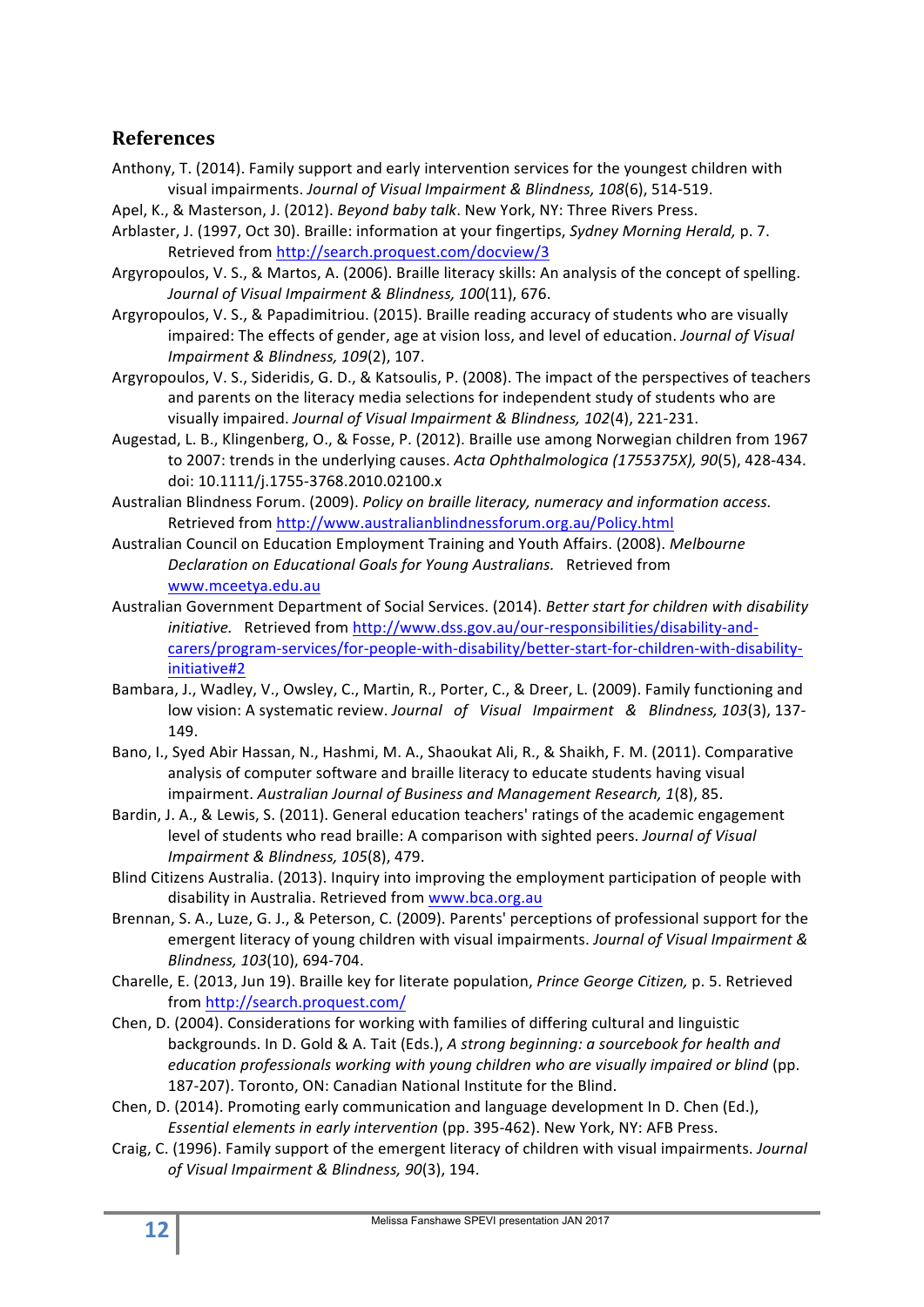- Craig, C. (1999). Home literacy experiences of a child with a visual impairment. *Journal of Visual Impairment & Blindness, 93*(12), 794-797.
- Curtin, L. (2015). *Felix library story mornings: Approaching new literacies and working with families* to further develop these expereinces. Paper presented at the 2015 SPEVI Biennial Conference, Melbourne, VIC, Australia. http://www.spevi.net/papers-2015-conference/
- D'Andrea, D. M. (2009). A history of instructional methods in uncontracted and contracted braille. Journal of Visual Impairment & Blindness, 103(10), 585-594.
- D'Andrea, D. M., & Barnicle, K. (1997). Access to Information: Technology and Braille In D. Wormsley & F. M. D'Andrea (Eds.), Instructional Strategies for Braille Literacy. New York, NY: AFB Press.
- D'Andrea, D. M., & Farrenkopf, C. (2000). Paths to literacy. In F. D'Andrea & C. Farrenkopf (Eds.), Looking to learn: Promoting literacy for students with low vision. New York, NY: AFB Press.
- Davis, H., & Day, C. (2010). *Working in partnership: the family partnership model*. London: Pearson Education.
- Department of Education Employment and Workplace Relations. (2009). *Belonging, being and becoming: the early years framework for Australia* Canberra: Commonwealth of Australia.
- Doepel, S. (2015). *Accessing the Australian National Curriculum-* what skills and technology do blind students need? Paper presented at the 2015 SPEVI Biennial Conference, Melbourne, VIC, Australia. http://www.spevi.net/papers-2015-conference/
- Drezek, W. (1999). Emergent Braille Literacy with Move, Touch, Read. Journal of Visual Impairment *& Blindness, 93*(2), 104.
- EIVI Training Center. (2005). *Emergent literacy skills for future braille readers*. Early Intervention Training Center for Infants and Toddlers with Visual Impairments, FPG Child Development Institute, UNC-CH. Chapel Hill, NC.
- Erickson, K. A., & Hatton, D. (2007). Expanding understanding of emergent literacy: Empirical support for a new framework. *Journal of Visual Impairment & Blindness*, 101(5), 261.
- Fajdetic, A., Oberman, B., & Runjic, T. (2009). Assessment of prebraille (emergent) literacy skills and support through early intervention. Retrieved from www.icevieurope.org/dublin2009/ICEVI2009\_Paper\_161.doc
- Farmer, J., & Morse, S. E. (2007). Project Magnify: increasing reading skills in students with low vision. Journal of Visual Impairment & Blindness, 101(12), 763-768.
- Ferrell, K. (2011). *Reach out and teach: Helping your child who is visually impaired to learn and grow.* New York, NY: AFB Press.
- Geld, R. (2014). Investigating meaning construal in the language of the blind: a cognitive linguistic perspective. *Istraživanje konstruiranja značenja u jeziku slijepih: kognitivnolingvistička perspektiva., 40*(77), 27-59.
- Gentle, F. (2015a). *Inclusive and Collaborative Practice [Lecture notes]*. Retrieved from RENWICK University, School of Education https://uonline.newcastle.edu.au
- Gentle, F. (2015b). *Literacy and numeracy for students with vision impairment [Lecture Notes]* Retrieved from RENWICK University, School of Education https://uonline.newcastle.edu.au
- Gould, P., Northcott, C., & Mizera, M. (2004). *Teaching braille to students with visual impairments* [Audiovisual Material]. Retrieved from https://www.prcvi.org/
- Guerreiro, J., Gon, alves, D., Marques, D., Guerreiro, T., Nicolau, H., & Montague, K. (2013). The today and tomorrow of Braille learning. *ACM SIGACCESS Conference on Computers & Accessibility*, 1-2. doi: 10.1145/2513383.2513415
- Hatlen, P., & Spungin, S. (2008). The nature and future of literacy: Point and counterpoint, Editorial, Journal of Visual Impairment & Blindness, p. 389. Retrieved from http://search.ebscohost.com/login.aspx?direct=true&db=f5h&AN=33568279&site=eds-live
- Hatton, D., Erickson, K., & Lee, D. (2010). Phonological awareness of young children with visual impairments. Journal of Visual Impairment & Blindness, 104(12), 743.
- Holbrook. (2009). Supporting students' literacy through data-driven decision-making and ongoing assessment of achievement. Journal of Visual Impairment & Blindness, 103(3), 133-136.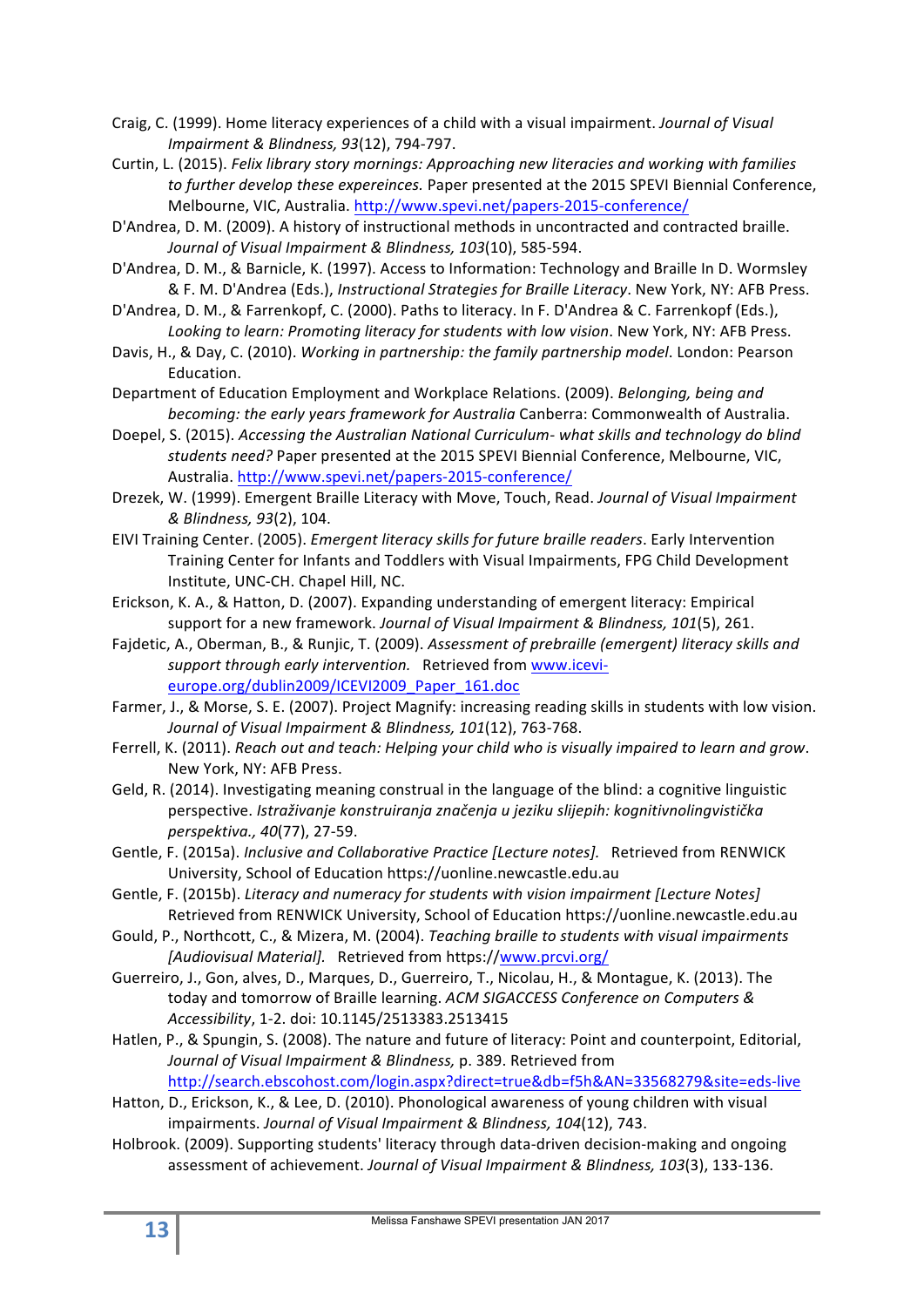Hudson, L. (2015). *Teaching braille to young children who are blind of visually impaired.* Retrieved from http://pathstoliteracy.org/teaching-braille-young-children

- lanuzzi, J. (1996). *Print or braille: Why the debate?* Vol. 15. *Future Reflections* Retrieved from https://nfb.org/images/nfb/publications/fr/fr15/issue1/f150109.html
- Janus, M. (2011). Impact of impairment on children with special needs at school entry: Comparison of school readiness outcomes in Canada, Australia, and Mexico. *Exceptionality Education International, 21*(2), 29-44.
- Kaine, N., & Kent, R. (2013). Activities to encourage employability skills in middle childhood. *Journal of Visual Impairment & Blindness (Online), 107*(6), 524.
- Kamei-Hannan, C., & Sacks, S. Z. (2012). Parents' perspectives on braille literacy: Results from the ABC braille study. *Journal of Visual Impairment & Blindness, 106*(4), 212-223.
- Keilty, B., & Kristin, M. (2006). Physical and social adaptions of families to promote learning in everyday experiences *Topics in Early Childhood Special Education, 26*(4), 219-233.
- Koenig, A. J., & Holbrook, M. C. (2000). Ensuring high-quality instruction for students in braille literacy programs. Journal of Visual Impairment & Blindness, 94(11), 677-694.
- Lamb, G. (1995). *Fingerprints: a whole language approach to braille literacy*. NZ: Homai Vision Education Centre.
- Lusk, K. E., & Corn, A. L. (2006). Learning and using print and braille: a study of dual-media learners, part 1. Journal of Visual Impairment & Blindness, 100(10), 606-619.
- Makin, L., & Spedding, S. (2012). *Learning literacies birth to three: Positive approaches for early childhood educators*. Castle Hill, New South Wales: Pademelon Press.
- Massof, R. (2009). The role of Braille in the literacy of blind and visually impaired children. Archives *of Ophthalmology, 127*(11), 1530-1531.
- Maxwell, R. (2009). Blind and busy: life stories of people who use braille [Audio]. Box Hill, Victoria: Vision Australia.
- McCarthy, M. (2012). RIDBC Teleschool™: A Hub of Expertise. *Volta Review, 112*(3), 373-381.
- McGee, L., & Richgels, D. (2014). *Designing early literacy programs: Differentiated instruction in preschool and kindergarten* New York, NY: The Guilford Press.
- McKee, C. (2015). *Supporting parents to support children with vision impairments: How flexible* delivery of evidence based training can make a difference. Paper presented at the 2015 SPEVI Biennial Conference, Melbourne, VIC, Australia. http://www.spevi.net/papers-2015conference/
- McMillan, J. (2015). A student success story through the use of an Individualized Meaning-centered Approach to Braille Literacy (I-M-ABLE). *Journal of Visual Impairment & Blindness*(1), 56.
- Monson, M. R., & Bowen, S. K. (2008). The Development of Phonological Awareness by Braille Users: A Review of the Research. *Journal of Visual Impairment & Blindness, 102*(4), 210.
- Morrison, T., & Wilcox, B. (2010). *Developing literacy: Reading and writing to, with and by children.* New Jersey: Pearson Education.
- Murphy, J. L., Hatton, D., & Erickson, K. A. (2008). Exploring the Early Literacy Practices of Teachers of Infants, Toddlers, and Preschoolers with Visual Impairments. *Journal of Visual Impairment & Blindness, 102*(3), 133.
- National Federation for the Blind. (2009). *The braille literacy crisis in America: Facing the truth, reversing the trend, empowering the blind.* Retrieved from

https://nfb.org/images/nfb/documents/pdf/braille\_literacy\_report\_web.pdf

- Neumann, M., & Neumann, D. (2014). Touch Screen Tablets and Emergent Literacy. *Early Childhood Education Journal, 42*(4), 231-239. doi: 10.1007/s10643-013-0608-3
- Posey, V. K., & Henderson, B. W. (2012). Comprehensive Adult Student Assessment Systems Braille Reading Assessment: An Exploratory Study. Journal of Visual Impairment & Blindness, 106(8), 488-499.
- Rex, E., Koenig, A., Wormsley, D., & Baker, R. (1995). *Foundations of braille literacy*. New York, NY: AFB Press.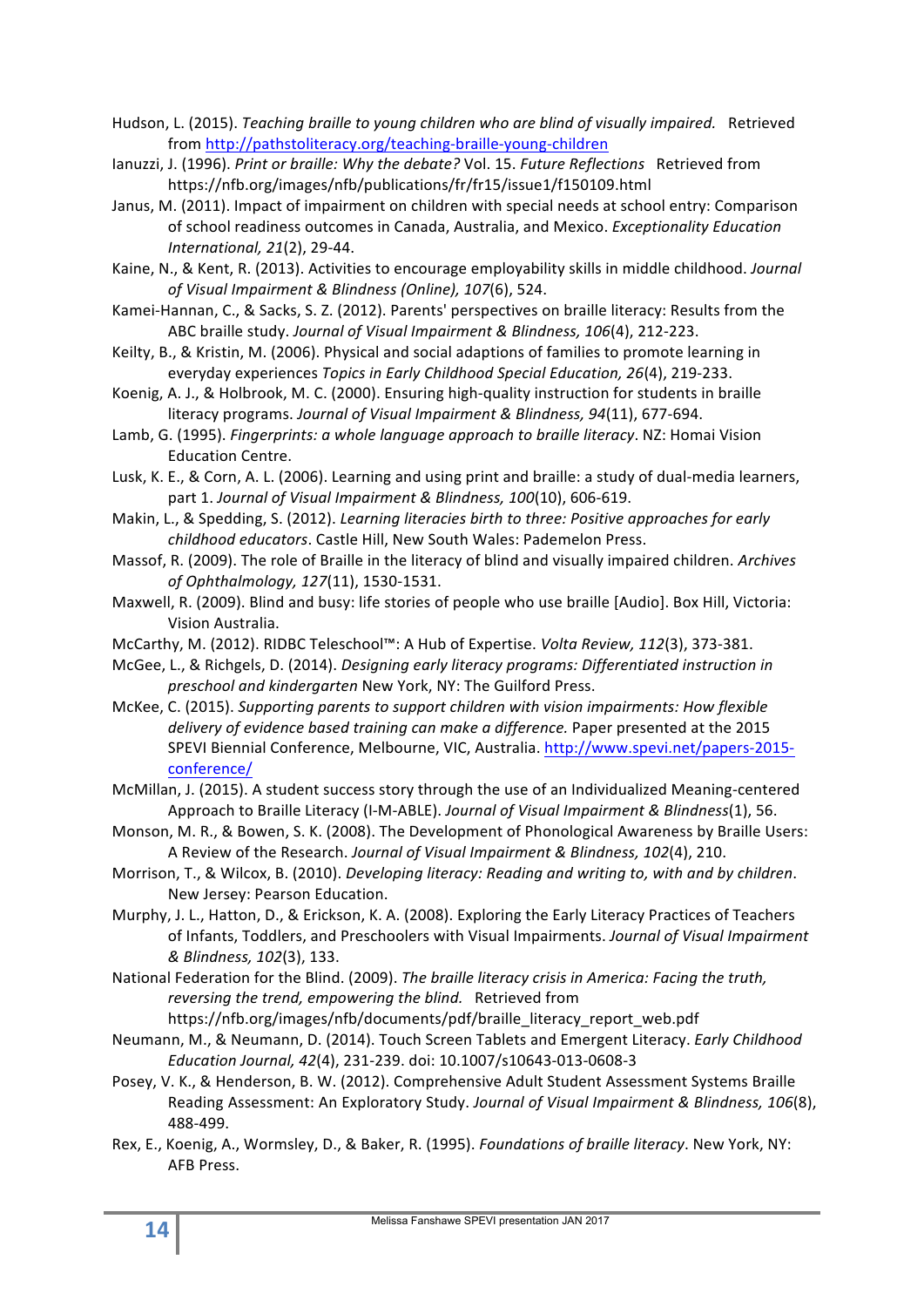- Ryles, R. (1996). The impact of braille reading skills on employment, income, education, and reading habits. Journal of Visual Impairment & Blindness, 90(3), 219.
- Sacks, S. Z., Hannan, C. K., & Erin, J. N. (2011). Children's Perceptions of Learning Braille: Qualitative and Quantitative Findings of the ABC Braille Study. *Journal of Visual Impairment & Blindness*, *105*(5), 266-275.
- Salmon, L. (2014). Factors that Affect Emergent Literacy Development When Engaging with Electronic Books. *Early Childhood Education Journal, 42*(2), 85-92. doi: 10.1007/s10643-013-0589-2
- Salt, A., Dale, N., Osborne, J., & Tadic, V. (2005). Development of a national monitoring protocol (developmental guide) for children with visual impairment 0–36 months. *International Congress Series, 1282*, 293-297. doi: 10.1016/j.ics.2005.05.204
- Silverstone, B., Lang, M., Rosenthal, B., & Eleanor, F. (2000). *The lighthouse handbook on vision impairment and vision rehabilitation*. Oxford, USA: Oxford University Press.
- Steinman, B. A., LeJeune, B. J., & Kimbrough, B. T. (2006). Developmental Stages of Reading Processes in Children Who Are Blind and Sighted. *Journal of Visual Impairment & Blindness*, *100*(1), 36.
- Stratton, J. M. (1996). Emergent literacy: a new perspective. *Journal of Visual Impairment & Blindness, 90*(3), 177-183.
- Swenson, A. (1999). *Beginning with braille: Firsthand experiences with a balanced approach to literacy*. New York, NY: AFB Press.
- Tanni, L. A. (2014). Family support and ealy intervention services for the voungest children with visual impairments. *Journal of Visual Impairment & Blindness, 108*(6), 514-519.
- Thompson, P. (1998). *Teacher aides working with students with disabilities: Vision impairment* Retrieved from http://www.stargardts-au.org/Downloads/Working\_with\_LV.pdf
- Toussaint, K. A., & Tiger, J. H. (2010). Teaching early braille literacy skills within a stimulus equivalence paradigm to children with degenerative visual impairments. *Journal of Applied Behavior Analysis, 43*(2), 181-194.
- Turnbull, B. (2012, 2012 Mar 14). Braille is thriving in a high-tech world, *Toronto Star*. Retrieved from http://search.proquest.com/
- United Nations. (2006). *Convention on the rights of persons with disabilities.* Retrieved from http://www.un.org/disabilities/convention/media.shtml
- Vision Australia. (2012a). *Employment research survey report 2012.* Retrieved from www.visionaustralia.org
- Vision Australia. (2012b). *Living with low vision: Employment.* Retrieved from http://www.visionaustralia.org/living-with-low-vision
- Vision Australia. (2014). *Access to braille: Public policy.* Retrieved from www. visionaustralia.org.au
- Wang, Y., & Al-Said, S. (2014). Defining literacy for individuals who are blind or with visual impairments: A qualitative study of stakeholders. *Journal of Ethnographic & Qualitative Research, 8*(2), 99.
- West, S., & Cox, A. (2004). *Literacy play*. Beltsford, MD: Gryphon House Inc.
- Wilkinson, M., Olson, R., & Kuusisto, S. (2011). What is our role in promoting literacy for children who are "blind" or visually impaired? Optometry - Journal of the American Optometric *Association, 82*(9), 503-504.
- Willoughby, M. T., Stifter, C. A., & Gottfredson, N. C. (2015). The epidemiology of observed temperament: Factor structure and demographic group differences. *Infant Behavior and Development, 39*, 21-34.

Wohlwend, K. (2011). *Playing their way into literacies*. New York: Teachers College Press.

Wormsley, D. (1997). Fostering emergent literacy. In D. Wormsley & F. M. SD'Andrea (Eds.), *Instructional Strategies for Braille Literacy*. New York, NY: AFB Press.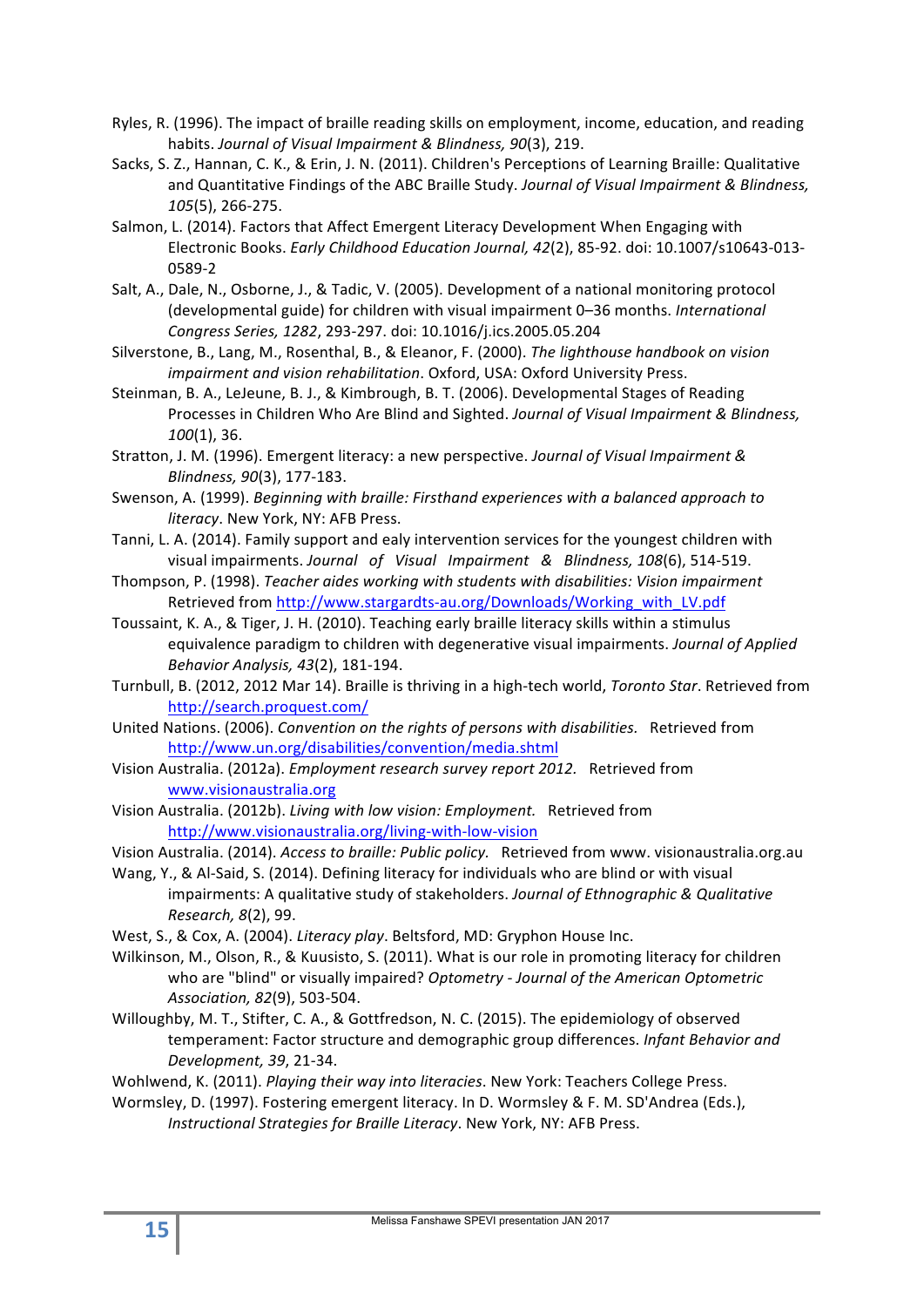Wormsley, D. (2000). Beginning basic literacy grades K-3. In D. Wormsley (Ed.), Braille literacy curriculum. Retrieved from University of Newcastle course reserves http://encore.newcastle.edu.au/ 

Wormsley, D. (2004). *Braille Literacy: a functional approach*. New York, NY: AFB Press

Zabelski, M. (2009). A Parent's Perspective on the Importance of Braille for Success in Life. *Journal of Visual Impairment & Blindness, 103*(5), 261-263.